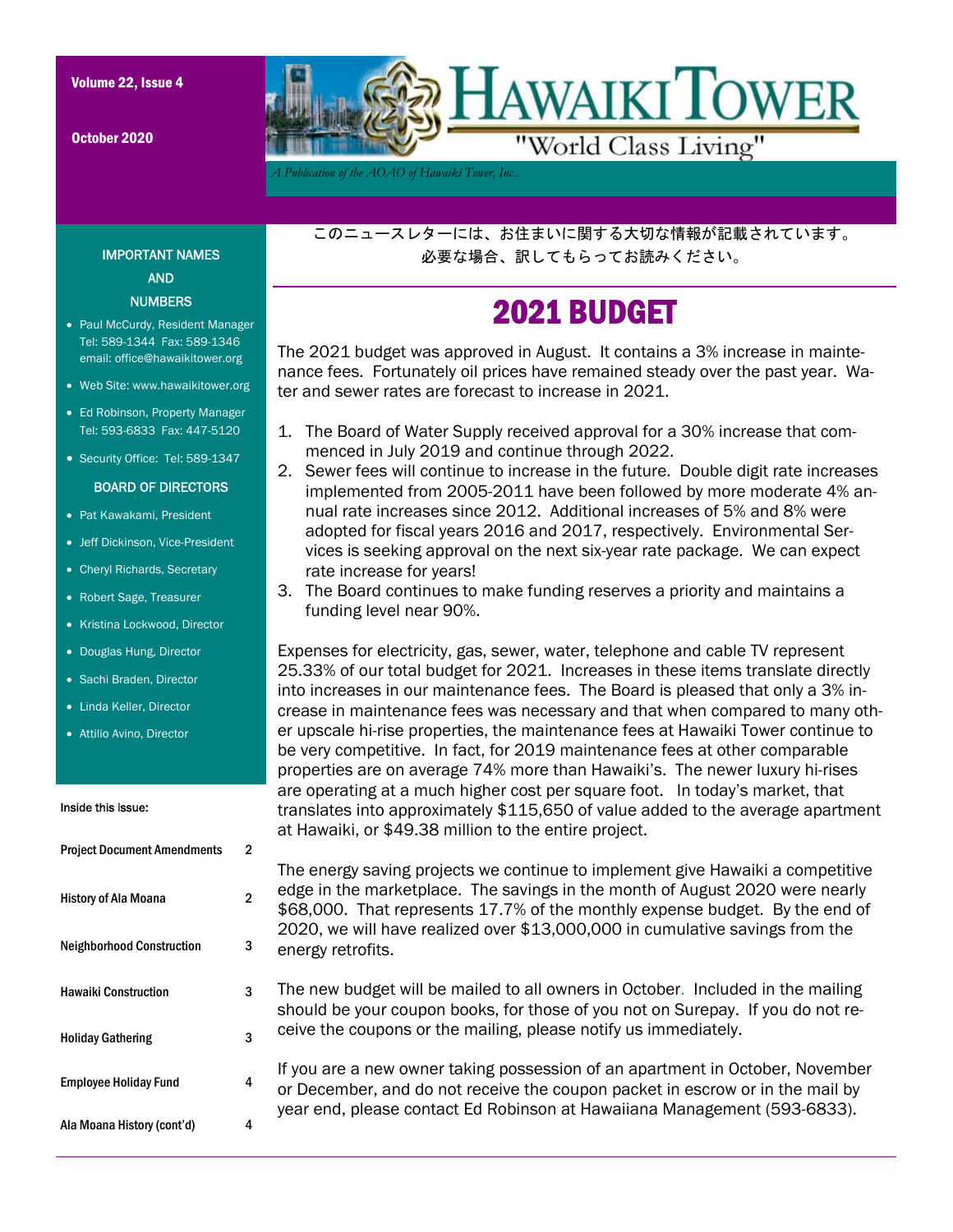## PROJECT DOCUMENT AMEND-MENT AND RESTATEMENT

Hawaiki Tower's project documents were first written in the mid-90's. Many laws have changed since then and our documents do not reflect these changes. Complying with our documents when they conflict with State law is problematic for the Board of Directors.

The new law HRS 514B allows a Board of Directors to restate the project documents without the consent of the members. This restatement is limited to incorporating new laws and eliminating provisions of our document in conflict with the new laws. Amending our Declaration and Bylaws to conform with State law, and to make changes necessary to avoid potential liability and allow for smoother operations, requires the affirmative vote of the members. The Board of Directors is asking for the help of the membership. Your affirmative vote to amend the documents will make a huge difference in the Board's ability to continue to operate efficiently and safely, minimizing potential liability to you, the Association members.

A few of the important changes that are recommended are conforming to Federal Fair Housing Laws, HRS 514B (the updated State law governing condo associations), prohibit smoking anywhere in the building except for medical treatment, procedures for conducting regular and annual meetings, including electronic attendance and voting, and parliamentary procedures for conducting meetings.

Please watch for a mailing asking you to vote in favor of amending the project documents.

### HISTORY OF ALA MOANA

Ka'ao and Mo'olelo of Honolulu

Pukui et al. (1974:49–50) literally translates Honolulu as "protected bay," which refers to the protection of Honolulu Harbor. Older names for the harbor are Kou and Māmala. According to Westervelt, Honolulu is a

name made by the union of the two words "Hono" and "lulu." Westervelt explains as follows: Some say it means 'Sheltered Hollow.' The old Hawaiians say that 'Hono' means 'abundance' and 'lulu' means 'calm,' or 'peace,' or 'abundance of peace.' The navigator who gave the definition 'Fair Haven' was out of the way, inasmuch as the name does not belong to a harbor, but to a district having 'abundant calm,' or 'a pleasant slope of restful land.' 'Honolulu' was probably a name given to a very rich district of farm land near what is now known as the junction of Liliha and School Streets, because its chief was Honolulu, one of the high chiefs of the time of Kakuhihewa, according to the legends. [Westervelt 1915:14]

The Legend of Kapo'i Kukaeunahiokapueo: In one legend, Kewalo (located immediately west of the current project area) is a marsh near the beach, where tall pili grass grew. A man named Kapo'i went to this area to get thatching for his house. While there, he found seven eggs of a pueo (Hawaiian short-eared owl; Asio fammeus sandwichensis) and took them home to cook for his supper. An owl perched on the fence surrounding his house and cried out "O Kapoi, give me my eggs!" After several such pleas, Kapo'i eventually returned the eggs. In return, the owl became his 'aumakua (deified ancestor) and instructed him to build a heiau named Mānoa. Kapo'i built the heiau, placed some bananas on the altar as a sacrifice, and set the kapu days for its dedication. The king of O'ahu, Kākuhihewa, who was building his own heiau, had made a law that if any man among his people erected a heiau and set the kapu before him, that man should die. Kapo'i was seized and taken to the heiau of Kūpalaha at Waikīkī. Kapo'i's 'aumakua asked for aid from the king of the owls at Pu'u Pueo in Mānoa, who gathered all of the owls of the islands. They flew to Kūpalaha and battled the king's men, who finally surrendered: "The owls scratched at the eyes and noses of the men and befouled them with excrement" (Kamakau 1991:23). From this time, Hawaiians considered the owl a powerful akua (god, divine). Because of this battle, the Hawaiians named the area Kukaeunahiokapueo, which means, "the confused noise of owls rising in masses" (Thrum 1998:200–202; Westervelt 1963:135–137).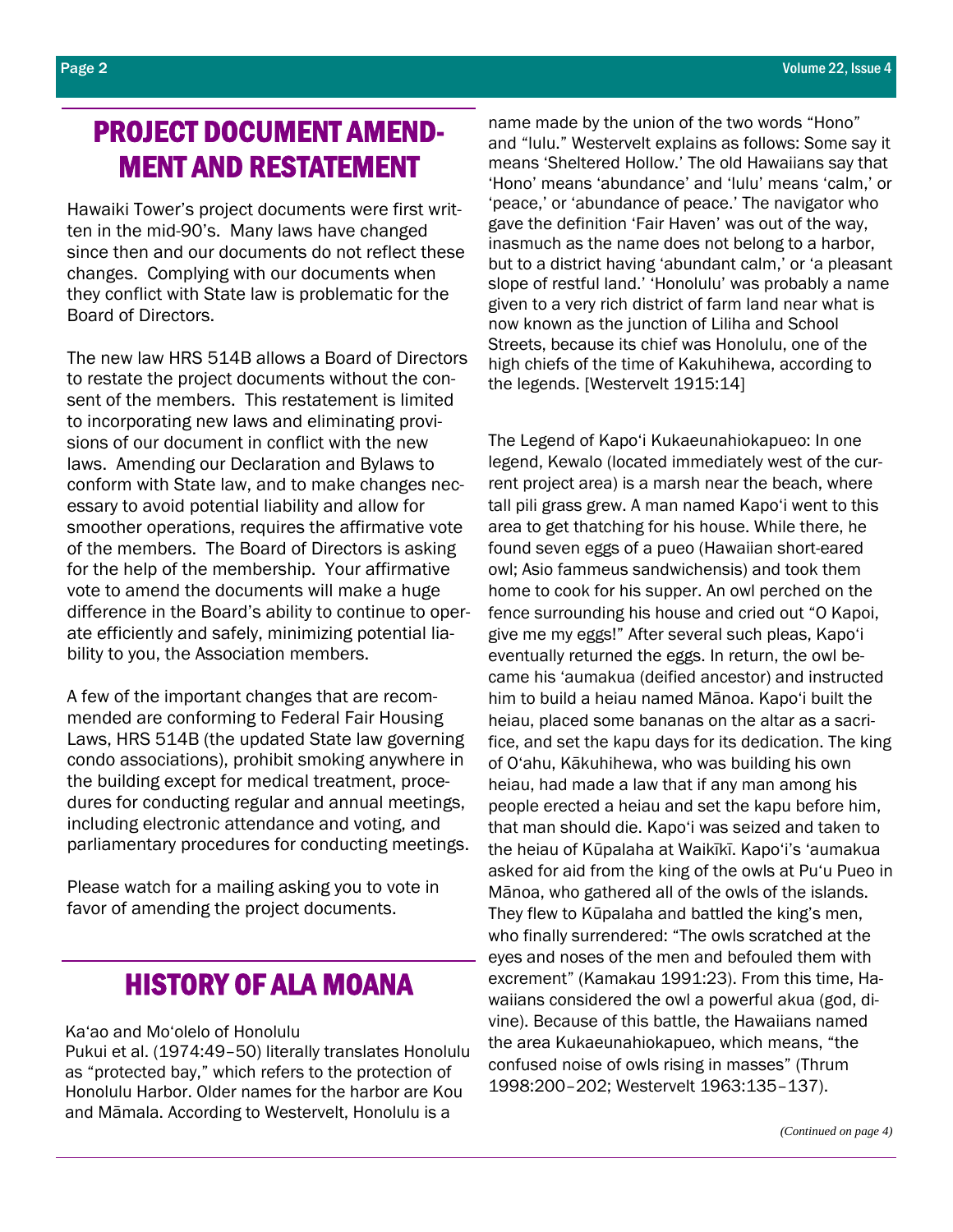# NEIGHBORHOOD **CONSTRUCTION**

Thinking our neighborhood was going to have a break from construction activity was wishful thinking.

### **Brookfield Properties to build new high rise**

Brookfield Properties has plans for a 400' high-rise all-rental housing project at the corner of Kona and Piikoi Streets at the current "Ala Moana Plaza" strip center. This is where Nijiya Market and Eggs n Things are/were located. Construction will take 2.5-3 years and they plan to commence in a year or so and open in 2024.

### **Kona Street between Pensacola Street and Piikoi Street**

Lane closures and detours may be in place between 8:30 a.m. and 3 p.m. Monday through Friday.

#### **Kona Street between Piikoi Street and Keeaumoku Street**

Lane closures and detours may be in place between 9:30 p.m. and 7:30 a.m. nightly Monday night through Friday morning.

These projects are to relocate underground utilities in preparation for the bigger project of installing the rail. It would appear we are in for a long period of construction surrounding us and impacting the traffic patterns.

# HAWAIKI CONSTRUCTION PROJECTS FOR 2021

Hawaiki plans to re-tile the pools. We are working with an architect to determine the best scope of the project to maximize the future life of the pool and rec deck and minimize



the disruption of the use of facilities.

Hawaiki is also working to upgrade our closed circuit video camera system, bringing the hardware components up to 2020 standards and improving the future expandability of the system to accommodate changes in future technology.

# HOLIDAY GATHERING

On December 18th at 5:30pm the AOAO of Hawaiki Tower, Inc. will be sponsoring a Holiday gathering for the residents of Hawaiki Tower.

If you plan to attend, please bring a side dish, desert or other contribution to round out the menu. The Association will provide main dishes and beverages for everyone.